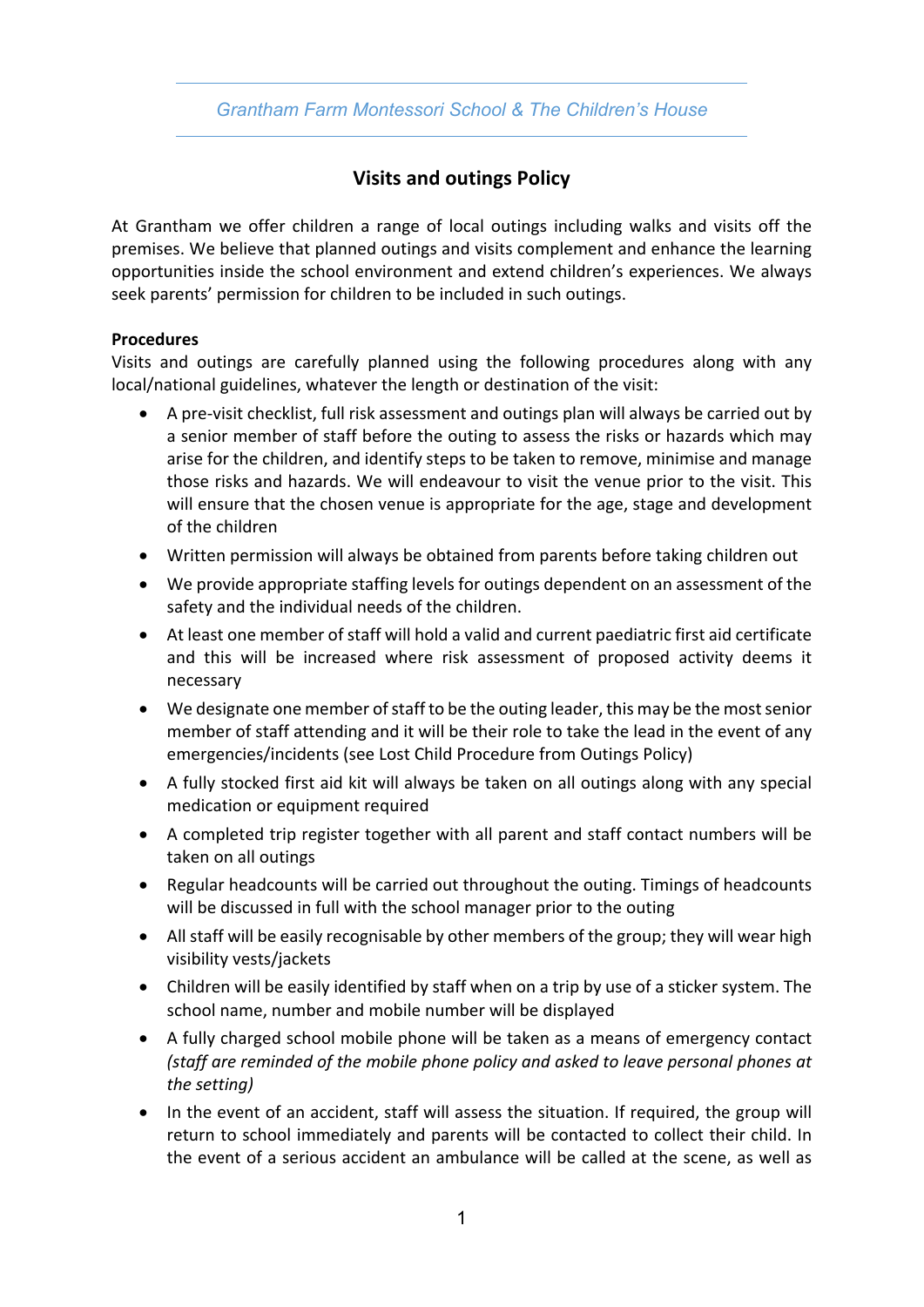parents being contacted. One member of staff will accompany the child to the hospital, and the rest of the group will return to the school.

### **Risk assessment/outings plan**

The full risk assessment and outing plan will be displayed for parents to see before giving consent. This plan will include details of:

- The name of the designated person in charge the outing leader
- The name of the place where the visit will take place
- The estimated time of arrival at the place where they are visiting and expected time they will arrive back at the school
- The number of children, age range of children, the ratio of staff to children, children's individual needs and the group size
- The equipment needed for the trip, i.e. first aid kit, mobile phone, coats, safety reins, pushchairs, rucksack, packed lunch etc.
- Staff emergency contact numbers
- Method of transportation and travel arrangements (including the route)
- Financial arrangements
- Emergency procedures
- The name of the designated first aider and the first aid provision
- Links to the child's learning and development needs.

### **Use of vehicles for outings**

- All staff members shall inform parents in advance of any visits or outings involving the transportation of children away from the school
- The arrangements for transporting children will always be carefully planned and where necessary additional people will be recruited to ensure the safety of the children. This is particularly important where children with disabilities are concerned
- All vehicles used in transporting children are properly licensed, inspected and maintained
- Regular checks are made to the school vehicle e.g. tyres, lights etc. and a logbook of maintenance, repairs and services is maintained
- The school vehicle is to be kept in proper working order, is fully insured for business use and is protected by comprehensive breakdown cover
- Drivers of vehicles are adequately insured
- All vehicles used are fitted to the supplier's instructions with sufficient numbers of safety restraints appropriate to the age/weight of the children carried in the vehicle. Any mini buses/coaches are fitted with 3-point seat belts
- When we use a mini bus, we check that the driver is over 21 years of age and holds a Passenger Carrying Vehicle (PCV) driving licence. This entitles the driver to transport up to 16 passengers
- When children are being transported, we maintain ratios.